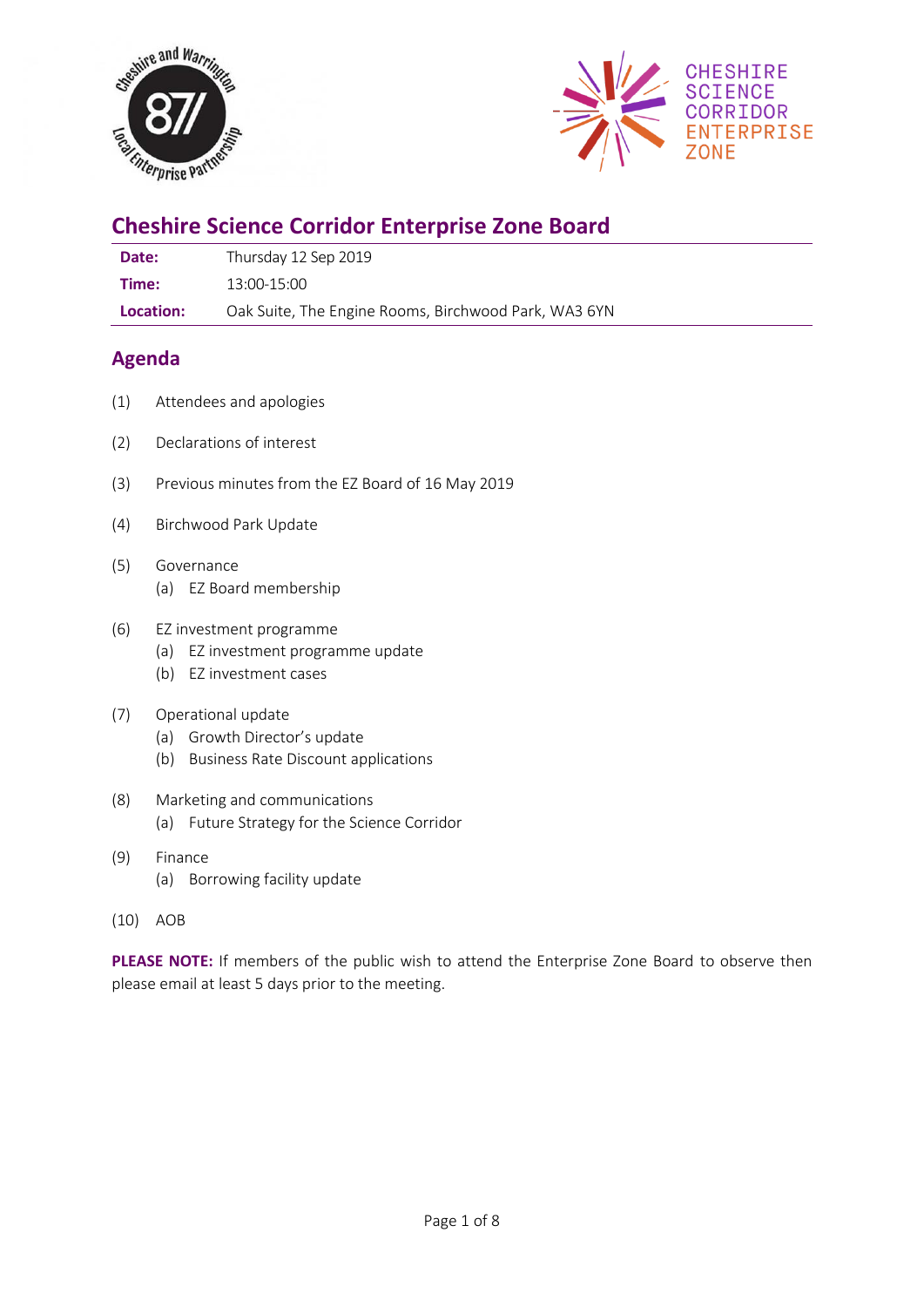# **Item 1 – Attendees and Apologies**

#### **EZ Board Members:**

Robert Mee, Chair of EZ Board and LEP Board Member Cllr Richard Beacham, Cheshire West & Chester Council Tony Bochenski, Independent Member Peter Broxton, LEP Board Member and Vice Chair of the EZ Board Chris Farrow, Independent Member Annette McDonald, Independent Member Cllr Amanda Stott, Cheshire East Council

#### **In Attendance:**

John Adlen, Cheshire & Warrington LEP Chris Capes, Cheshire West & Chester Council Julian Cobley, Cheshire East Council Philip Cox, Cheshire & Warrington LEP Stephen Fitzsimons, Warrington & Co. Andy Hulme, Cheshire & Warrington LEP Joel Tagg, Cities & Growth Unit Catherine Walker, Cheshire & Warrington LEP

#### **Apologies:**

Cllr Russ Bowden, Warrington Borough Council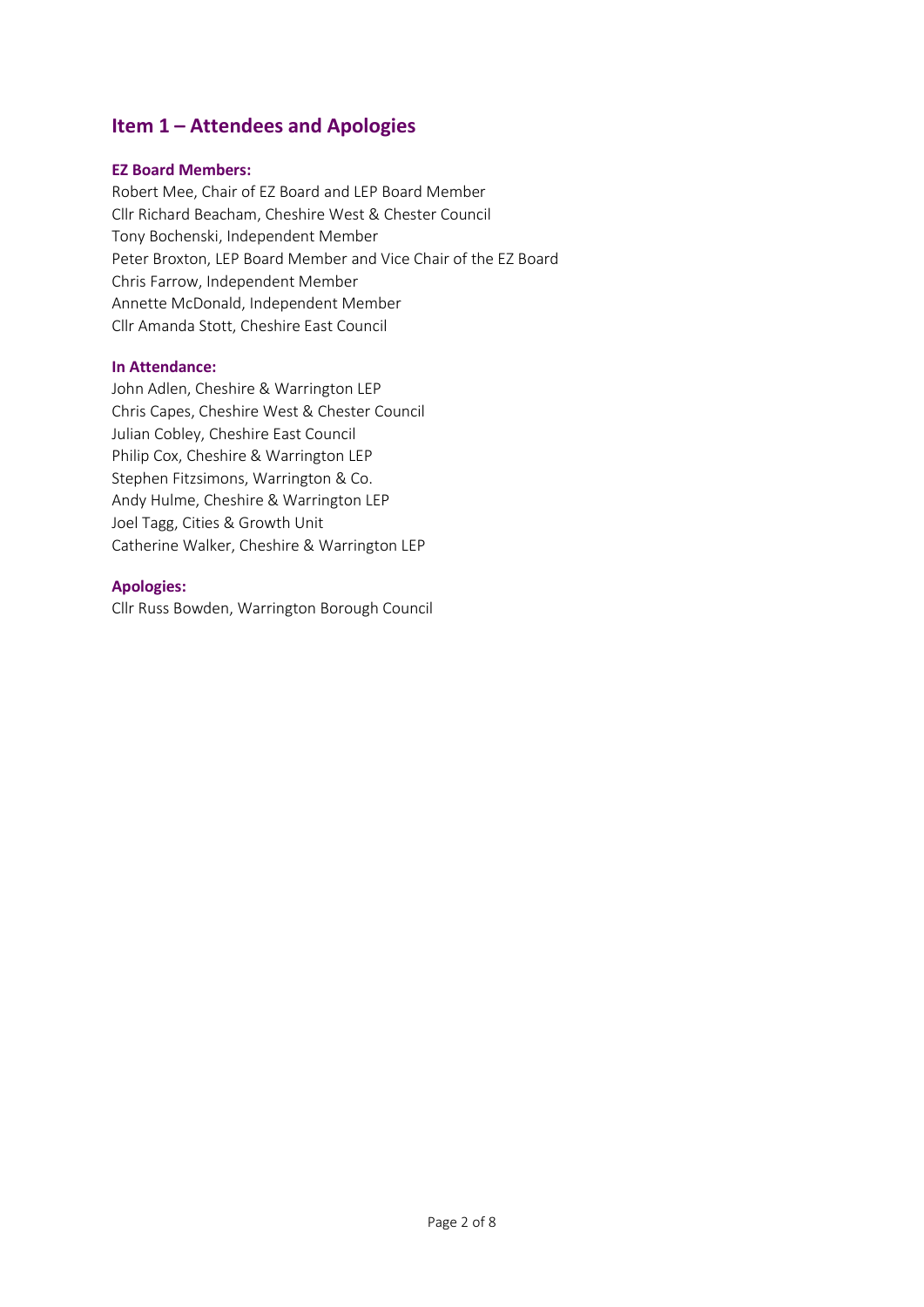# **Item 2 – Previous Minutes**

| <b>Meeting Title</b><br>Cheshire Science Corridor Enterprise Zone Board |                                                                                                                                                                                                                                                                                                                                                                                                                                                                                                                                                                                                                                                |                                                                                                                                                                                                                                                                                                                                                                                                      |                                  |  |  |  |
|-------------------------------------------------------------------------|------------------------------------------------------------------------------------------------------------------------------------------------------------------------------------------------------------------------------------------------------------------------------------------------------------------------------------------------------------------------------------------------------------------------------------------------------------------------------------------------------------------------------------------------------------------------------------------------------------------------------------------------|------------------------------------------------------------------------------------------------------------------------------------------------------------------------------------------------------------------------------------------------------------------------------------------------------------------------------------------------------------------------------------------------------|----------------------------------|--|--|--|
| <b>Date</b>                                                             |                                                                                                                                                                                                                                                                                                                                                                                                                                                                                                                                                                                                                                                | 16 May 2019                                                                                                                                                                                                                                                                                                                                                                                          |                                  |  |  |  |
| 13:00-15:00<br><b>Time</b>                                              |                                                                                                                                                                                                                                                                                                                                                                                                                                                                                                                                                                                                                                                |                                                                                                                                                                                                                                                                                                                                                                                                      |                                  |  |  |  |
| <b>Location</b>                                                         |                                                                                                                                                                                                                                                                                                                                                                                                                                                                                                                                                                                                                                                |                                                                                                                                                                                                                                                                                                                                                                                                      |                                  |  |  |  |
| <b>Agenda Item</b>                                                      | <b>Action/Decision</b>                                                                                                                                                                                                                                                                                                                                                                                                                                                                                                                                                                                                                         |                                                                                                                                                                                                                                                                                                                                                                                                      |                                  |  |  |  |
| 1.                                                                      |                                                                                                                                                                                                                                                                                                                                                                                                                                                                                                                                                                                                                                                | <b>Attendees and apologies</b>                                                                                                                                                                                                                                                                                                                                                                       |                                  |  |  |  |
|                                                                         | <b>EZ Board Members:</b><br>Robert Mee, Chair of EZ Board<br>Tony Bochenski, Independent Board Member<br>Chris Farrow, Independent Board Member<br>In Attendance:<br>John Adlen, Cheshire and Warrington LEP<br>Chris Capes, Cheshire West & Chester Council<br>Philip Cox, Cheshire and Warrington LEP<br>Stephen Fitzsimons, Warrington & Co.<br>Jane Gaston, Peel Environmental<br>Philip Kerr, Skills & Growth Company<br>Joel Tagg, Cities & Growth Unit<br>Stephen Wade, Legat Owen<br><b>Apologies:</b><br>Cllr Rus Bowden, Warrington Borough Council<br>Lisa Harris, Cheshire West & Chester Council<br>Christine White, Astra Zeneca |                                                                                                                                                                                                                                                                                                                                                                                                      |                                  |  |  |  |
|                                                                         |                                                                                                                                                                                                                                                                                                                                                                                                                                                                                                                                                                                                                                                |                                                                                                                                                                                                                                                                                                                                                                                                      |                                  |  |  |  |
| 2.                                                                      |                                                                                                                                                                                                                                                                                                                                                                                                                                                                                                                                                                                                                                                | <b>Previous EZ Board minutes</b><br>All matters arising from the previous EZ Board held on 21 March 2019<br>have either been actioned or will be covered in this board.                                                                                                                                                                                                                              | Minutes agreed<br>and signed off |  |  |  |
| 3.                                                                      |                                                                                                                                                                                                                                                                                                                                                                                                                                                                                                                                                                                                                                                | <b>Declarations of interest</b><br>(a) Chris Farrow declared an interest in sites in Ellesmere Port as Chair<br>of the Ellesmere Port Development Board                                                                                                                                                                                                                                              |                                  |  |  |  |
| 4.                                                                      |                                                                                                                                                                                                                                                                                                                                                                                                                                                                                                                                                                                                                                                | <b>Ellesmere Port Update</b><br>Following a tour of the Ellesmere Port EZ sites, Jane Gaston from Peel<br>Environmental and Stephen Wade from Legat Owen gave an update to<br>the Board on progress to date across the EZ sites in Ellesmere Port,<br>excluding Thornton Science Park.                                                                                                               |                                  |  |  |  |
| 5.                                                                      | <b>Governance</b>                                                                                                                                                                                                                                                                                                                                                                                                                                                                                                                                                                                                                              |                                                                                                                                                                                                                                                                                                                                                                                                      |                                  |  |  |  |
|                                                                         |                                                                                                                                                                                                                                                                                                                                                                                                                                                                                                                                                                                                                                                | a) EZ Board membership<br>John Adlen reported that Councillor Brian Clarke (CWAC) and<br>Councillor Paul Bates (CEC) have stepped down from the EZ Board.<br>Philip Cox reported that he had written to the three local authority<br>Chief Executives to request their nominations for the LEP Board and<br>including<br>the<br>nomination<br>sub-committees,<br>of<br>alternate<br>representatives. |                                  |  |  |  |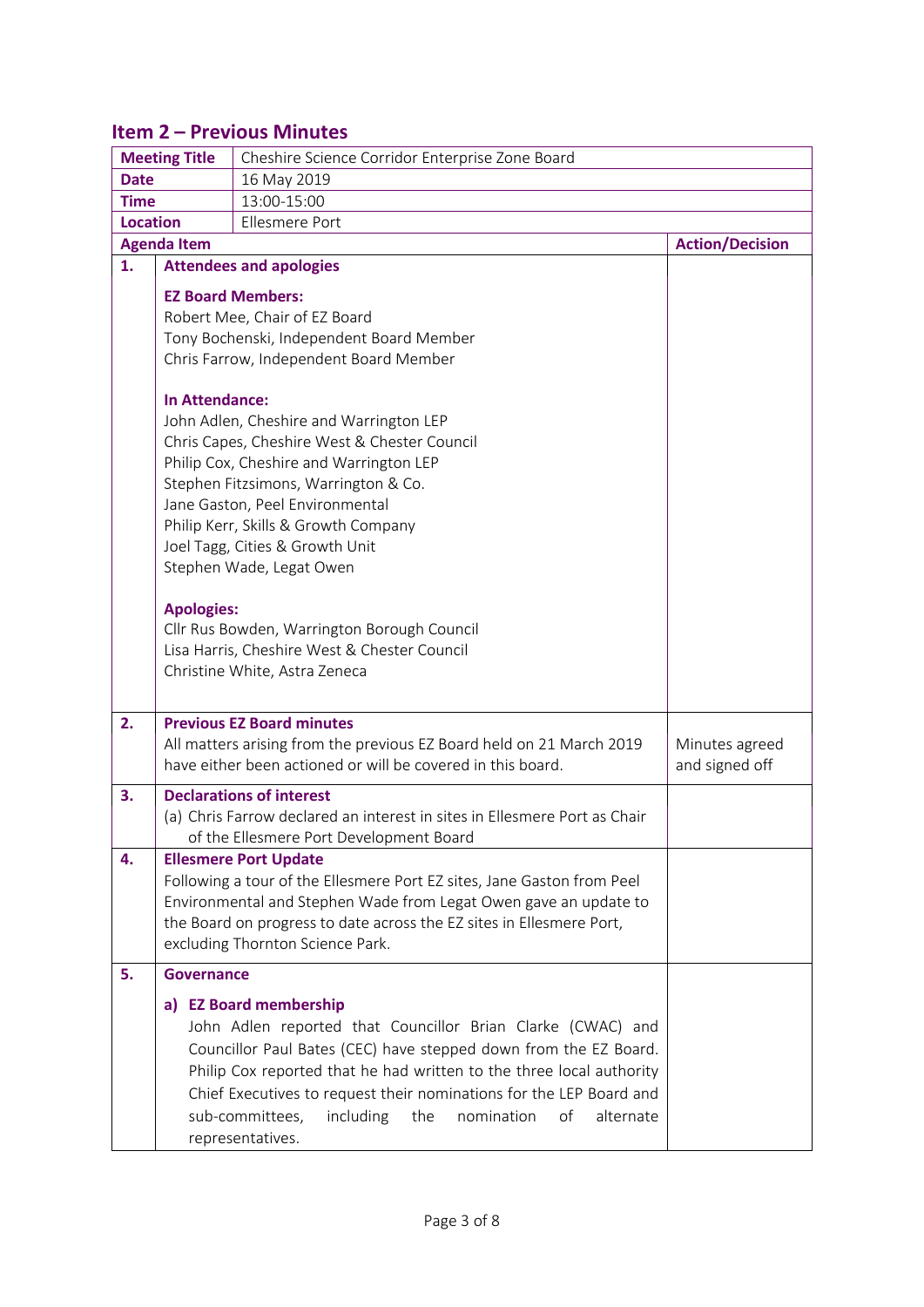| 6.  | <b>EZ investment programme</b>                                                                                                                                                                                                                                                                                                                                                                                                                                                                                                                      |                                                                         |
|-----|-----------------------------------------------------------------------------------------------------------------------------------------------------------------------------------------------------------------------------------------------------------------------------------------------------------------------------------------------------------------------------------------------------------------------------------------------------------------------------------------------------------------------------------------------------|-------------------------------------------------------------------------|
|     | a) EZ investment programme update<br>John Adlen presented an update on the latest position with the EZ<br>investment programme, which showed that the EZ Board had<br>committed £7.6m in approved investments. Only the Glasshouse at<br>Alderley Park has drawn down any funding to date, £519k of its<br>£3.8m. Glasshouse is expected to make a further claim this month<br>and the other EZ investments have been issued with claim forms and<br>are expected to start drawing down their funding this month.<br>b) EZ investment cases         |                                                                         |
|     | John Adlen reported that an investment case has been received from<br>Alderley Park for two projects (Block 22 and Blocks 23 & 24) seeking<br>a total investment of £6m. Cushman & Wakefield have been<br>appointed to undertake an appraisal of the project and DWF have<br>been appointed to provide some early State Aid advice, as both<br>projects include an element of multi-storey car parking. It is<br>anticipated that the investment case, appraisal and draft legal<br>agreement to come to the July EZ Board for consideration.       |                                                                         |
| 7.  | <b>Operational update</b>                                                                                                                                                                                                                                                                                                                                                                                                                                                                                                                           |                                                                         |
|     | a) Growth Director's update<br>The EZ Board considered and noted the Growth Director's report on<br>key development activities undertaken during the last period.                                                                                                                                                                                                                                                                                                                                                                                   |                                                                         |
|     | b) Business Rate Discount applications<br>No new Business Rate Discount applications were received during the<br>last period.                                                                                                                                                                                                                                                                                                                                                                                                                       |                                                                         |
| 8.  | <b>Marketing and communications</b>                                                                                                                                                                                                                                                                                                                                                                                                                                                                                                                 |                                                                         |
|     | a) Marketing and promotion activities<br>The EZ Board considered and noted the Growth Director's report on<br>key marketing and promotional activities undertaken during the last<br>period. It was agreed to invite Catherine Walker, the LEP's new<br>Marketing & Communications Director to the July EZ Board.                                                                                                                                                                                                                                   | Agreed to invite<br>Catherine Walker<br>to a future EZ<br>Board meeting |
| 9.  | <b>Finance update</b>                                                                                                                                                                                                                                                                                                                                                                                                                                                                                                                               |                                                                         |
|     | a) Retained Business Rates<br>John Adlen and Philip Cox presented the headline proposal to<br>establish a £30m borrowing facility for investments in the EZ that had<br>been agreed in-principle with finance representatives from the three<br>local authority chief executives for approval. There was a discussion<br>regarding the role of the credit committee vis-à-vis the EZ Board and<br>the need to streamline EZ investment decision-making as much as<br>possible in order to maintain maximum flexibility to respond to the<br>market. |                                                                         |
| 10. | <b>AOB</b>                                                                                                                                                                                                                                                                                                                                                                                                                                                                                                                                          |                                                                         |
|     | There being no other business, the Chair thanked everyone for their<br>attendance and closed the meeting.                                                                                                                                                                                                                                                                                                                                                                                                                                           |                                                                         |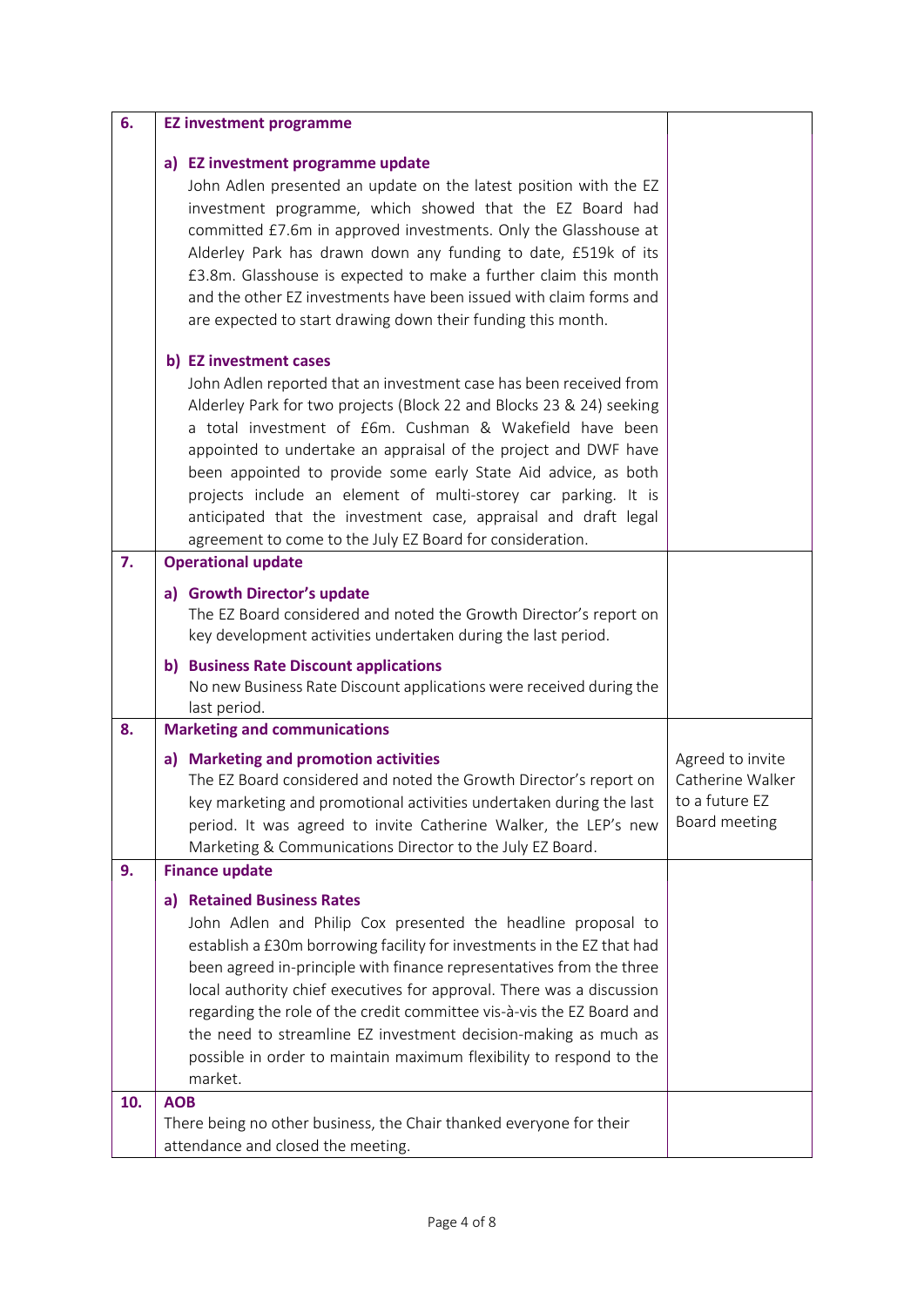### **Item 3 – Declarations of interest**

EZ Board members and attendees to declare any personal or professional interests in an agenda item in line with the Cheshire and Warrington Local Enterprise Partnership's Local Assurance Framework.

Any Board member or attendee declaring an interest can remain in the meeting while the item is discussed but are only allowed to answer direct questions about that item and should refrain from promoting the item in any way.

### **Item 4 – Birchwood Park update**

Martin O'Rourke from Birchwood Park will be in attendance for the first part of the meeting to provide an update to the EZ Board on progress on the site and we will have a quick tour of the new Quadrant Phase 2 scheme.

### **Item 5 – Governance**

#### **Item 5a – EZ Board membership**

The following new members have joined the EZ Board:

- Peter Broxton, joins as a LEP Board member and Vice-Chair of the EZ Board
- Cllr Richard Beacham, joins as the new representative from Cheshire West & Chester Council
- Annette McDonald, Deputy Managing Director Tatton Group, joins as an independent member
- Cllr Amanda Stott, joins as the new representative from Cheshire East Council

The following members have been reconfirmed in their positions on the EZ Board:

- Tony Bochenski, independent member
- Chris Farrow, independent member

## **Item 6 – EZ investment programme**

#### **Item 6a) EZ investment programme update**

The table below provides the latest position on the approved EZ investments.

| <b>Project</b>             | <b>Total Project</b><br>Cost(f) | <b>Total</b><br><b>Investment</b><br>Committed (£) | <b>Investment</b><br><b>Drawn Down to</b><br>Date $(f)$ | <b>Remainder to be</b><br>Drawn Down (£) |
|----------------------------|---------------------------------|----------------------------------------------------|---------------------------------------------------------|------------------------------------------|
| Glasshouse                 | 27,800,000                      | 3,872,876                                          | 1,157,887                                               | 2,714,989                                |
| Aviator                    | 10,786,918                      | 1,701,418                                          | 336,635                                                 | 1,364,783                                |
| Helix Phase 2              | 3,728,223                       | 659,347                                            |                                                         | 659,347                                  |
| Newport Rhino              | 6,187,228                       | 792,670                                            | 396,059                                                 | 396,611                                  |
| New Bridge Road Substation | 1,698,180                       | 590,857                                            | $\overline{\phantom{m}}$                                | 590,857                                  |
| <b>Total</b>               | 50,200,549                      | 7,617,168                                          | 1,890,581                                               | 5,726,587                                |

- **Glasshouse** progressing well, due to complete by end November 2019
- **E** Aviator Steels have been erected and is cladding currently going on
- Helix Phase 2 completes in October 2019, official opening on 4<sup>th</sup> October. Applicant agreed to drawdown grant on Practical Completion
- **Newport Rhino** due to complete in November 2019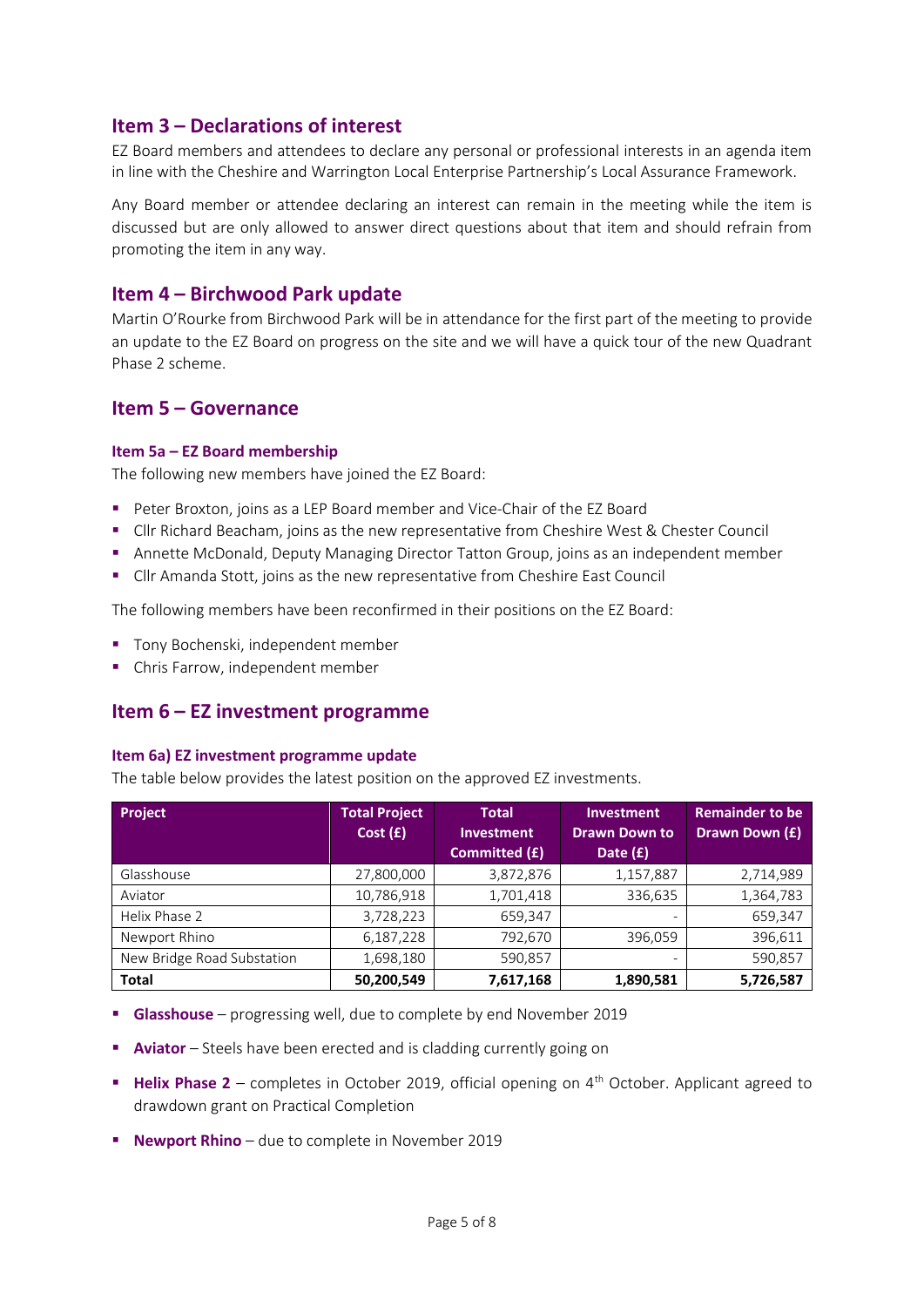- **E** New Bridge Road Substation substation completed and up and running, finalising the legal agreement, had to negotiate a separate deed of access across Peel's land. Should complete legals in September, grant will be made in a single payment
- **Quadrant Phase 2** although approved as an investment, we will not sign the legal agreement until the EZ Borrowing Facility is in place, applicant is proceeding at own risk. Steels have been erected and cladding currently going on.

#### **Item 6b) EZ investment cases**

Please note that due to the commercially sensitive nature of EZ investment cases, the papers relating to this item are contained in Appendices A and B for members of the EZ Board only. A summary of the business case and recommendations is provided below

#### **Blocks 22-24 Alderley Park**

Alderley Park Limited (APL) has submitted a business case for a total of £4m investment in respect of two projects to refurbish Block 22 and the basement of Blocks 23/24 at Alderley Park that will provide a total of 9,011 sqm (c.97,000 sq ft) of refurbished laboratory space. Both of these projects include a contribution towards the development of a new 2,247 space multi-storey car park (MSCP) on the site. The two projects could generate c.£401,500 per annum in retained business rates, generating up to £8.2m in retained business rates over the remaining lifetime of the EZ. On this basis the investment would pay back in 9.9 years. The applicant is seeking grant funding for the two projects on the basis of a gap in the overall financial viability of the schemes, which is exacerbated by abnormal infrastructure costs relating to the MSCP. Whilst these are two separate projects, they are being presented in a single business case due to the MSCP element which is common to both projects.

It is recommended that the EZ Board approves the investment in principle, subject to the following:

- (a) No legal agreement is entered into until the LEP has the funds in place via the EZ borrowing facility
- (b) Sign off of the State Aid opinion from the applicant's legal advisers by the LEP's legal advisers

This would enable the applicant to proceed with the preliminaries of the projects at risk and allow the LEP and Alderley Park Ltd to work up the necessary legal agreements, whilst the EZ borrowing facility is finalised.

## **Item 7 – Operational update**

#### **Item 7a) Growth Director's update**

The following key development activities have been undertaken during the last period:

- Working with the following applicants on the development of EZ investment business cases:
	- Bruntwood on the development of c.90,000 sq ft of lab space and an MSCP for Blocks 22 and 23 & 24 at Alderley Park
	- Patrizia on the development of plot 722 and a MSCP at Birchwood Park
	- ASD on the development of a plastics recycling plant at Protos
	- Waste2Tricity on the development of a waste to energy plant at Protos
	- Resdun Developments on the development of phase 2 of the Aviator scheme (80,000 sq ft unit) at Hooton Park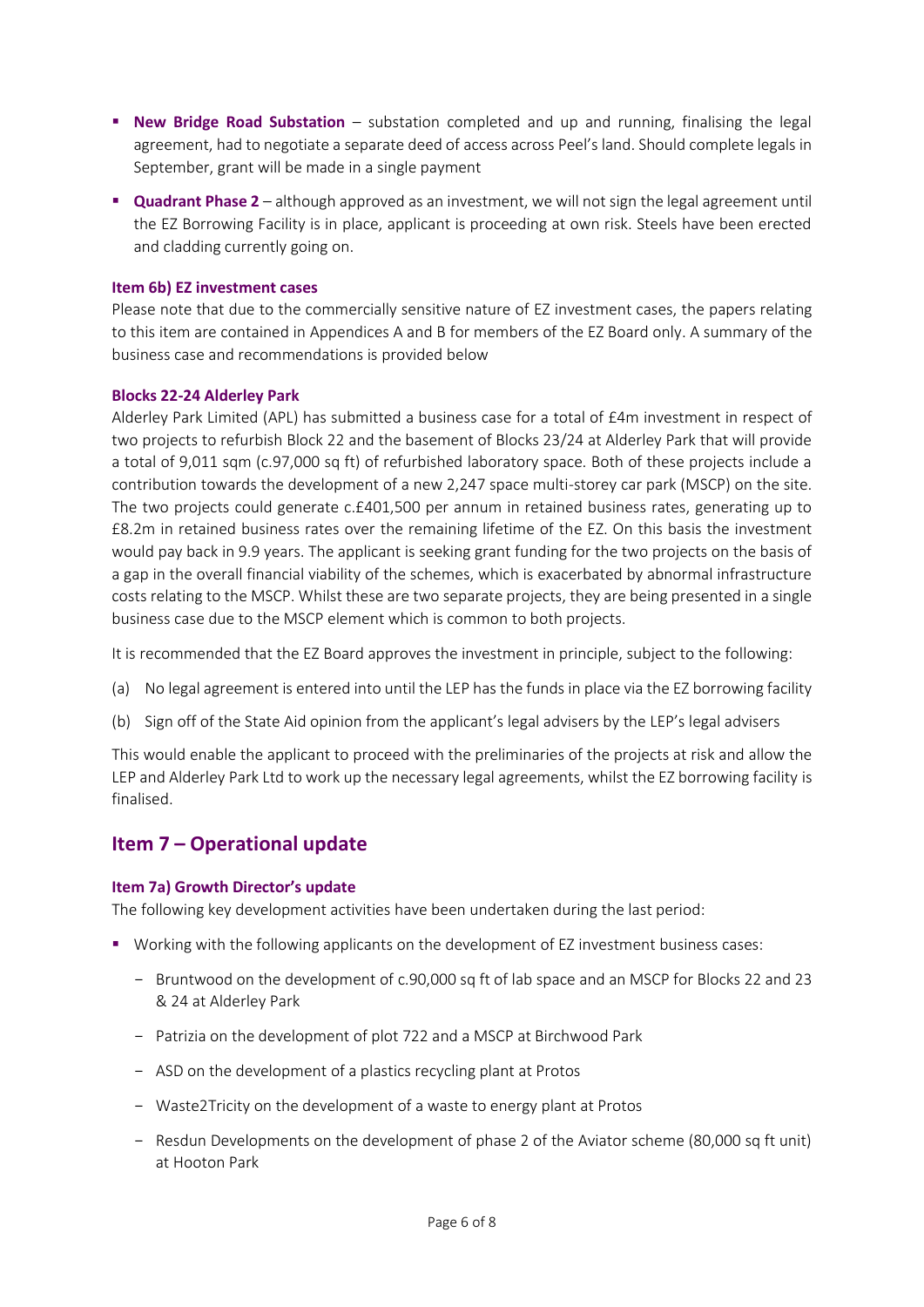- Development of proposals for the EZ borrowing facility with the three Cheshire and Warrington local authorities.
- Continued support of the Thornton Science Park Taskforce to undertake due diligence and produce a prospectus for a joint venture partner.
- Development of the business case for a Crewe HS2 Growth Corridor.
- Negotiations with Muse's for a Growing Places Fund loan for the development of City Place 2, Chester
- **•** Supporting the development of the Local Industrial Strategy workstreams for Place and Ideas and Innovation.

#### **Item 7b) Business Rate Discount applications**

The following Business Rate Discount applications have been approved by the EZ Steering Group and are recommended for ratification by the EZ Board:

- **E** Carrick Therapeutics (Alderley Park) is building an innovative portfolio of first-in-class cancer treatments to target the molecular pathways that drive the most aggressive and resistant forms of cancer in order to have a major impact on the lives of patients. Across all cancers, the survival rate at 12 months after diagnosis is around 70%. However, for certain aggressive cancers such as stomach, lung and pancreas, and for those who have failed first line therapy, the survival rate drops to below 50%. By linking a network of clinicians and scientists in internationally leading research institutes and hospitals, Carrick Therapeutics will use its multi-asset portfolio to drive the development of these ground-breaking cancer therapies from laboratory to clinic. Working with academic and biotech partners, Carrick Therapeutics is looking to detect predictive biomarkers in each of our projects to enable them to identify those who would benefit most from therapies. The company meets the sector test for the EZ and as it was not located in the EZ previously is not required to meet the growth test.
- **Example 1** Cerberus Nuclear (Birchwood Park) is a technical consultancy dedicated to radiation shielding, criticality safety and nuclear characterisation. The company was founded in 2016, bringing together specialist skills and industry-wide experiences to offer comprehensive criticality, shielding and characterisation services. They provide complete shielding design, criticality safety and nuclear characterisation support across many industry sectors including civil nuclear, medical, defence and high energy research. The vast majority of their work is consultancy based but we also have a strong focus on developing innovative solutions and products and are looking to build on their industry leading approach to 3D mapping and visualisation of radiation. The company is currently located on Birchwood Park and are expanding from a 29 sqm office to a 52 sqm office (a 79% increase in floorspace) and are planning for to increase turnover and staff numbers by more than 20% over the next 5 years. As such the company satisfies both the sector and growth tests.
- **Big Style Fashions** (Helix Business Park) has developed its own in-house online trading platform to handle orders from multiple sources, websites and brands. They trade in over 60 countries across 25 currencies and deal with over 500,000 pieces of merchandise per annum. All of the code for their trading platform has been developed by their in-house team of web developers and architects and are witnessing conversion rates that are amongst the top rates for e-commerce in Europe. The company currently specialises in niche clothing products and they are currently investing in R&D to develop new fabrics that are 'sweat proof' which is undertaken by their in-house garment technical specialists. In the future, the company is seeking to acquire other niche brands to add to their